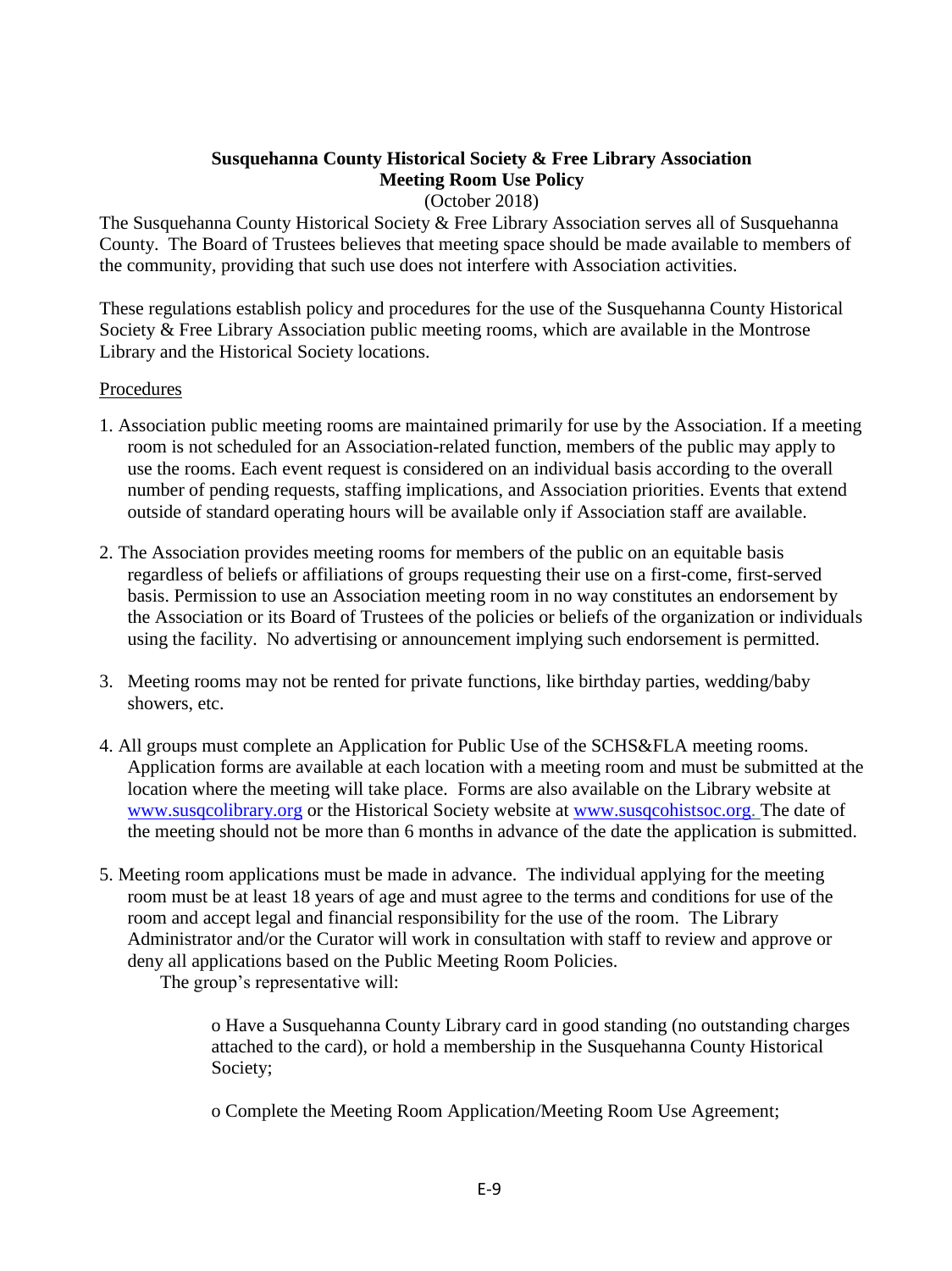o Pay the rental fee in advance;

o Provide accurate and complete contact information to the Association and serve as the sole point of contact for the Association and attendees about meeting room concerns;

o Attend the meeting and stay in the meeting room from the beginning to the end of the meeting to monitor use and ensure that Association policies are followed;

o Check in with staff prior to the meeting and check out with staff at the end of the meeting to provide the Association with a count of the number of attendees and verify that the room has been returned to its original condition.

## **Fee Schedule**

During regular hours of operation, the fee for non-profit groups is \$25 per event. An additional charge of \$15 per hour will be charged for each hour after regular hours of operation.

Profit groups will pay \$25 per hour for regular hours of operation, and \$50 per hour for each hour beyond regular hours of operation.

Groups holding events that occur at least monthly will pay an annual fee based on predicted use.

#### **Guidelines**

The following statements apply to all groups and organizations using the association's meeting room spaces:

The applicant and/or group leaders must be familiar with the provisions of this meeting room policy and with emergency procedures.

The Association has the following meeting spaces available. See Fee Schedule:

- 1. The large Montrose Community Room seats up to 100 people. A DVD/Blu-ray player, projector/projection screen, podium microphone, hand held microphone, lapel microphone and white board are available. There is a kitchenette adjoining the Meeting Room which includes a refrigerator, microwave, coffee maker, and oven. This space has a room divider, allowing it to be used by two groups at the same time.
- 2. The Children's Activity Room, located in the library, will accommodate 25 people. No kitchenette availability. It is kid-friendly with a tile floor. This space is available Monday through Thursday from 9am-7pm. Adult folding chairs are available upon request.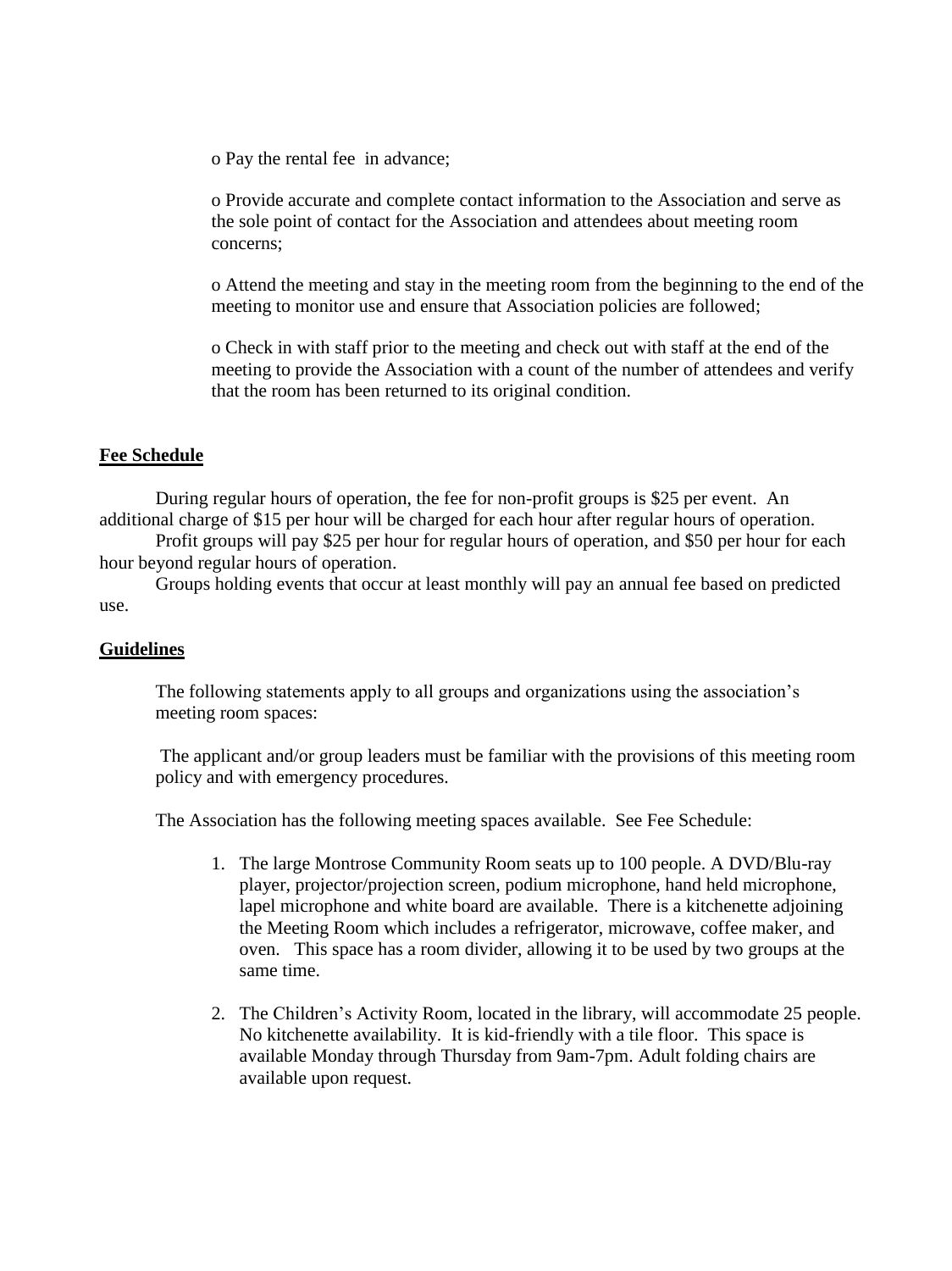- 3. There is a small Study Room located in the library. There is no fee to use this space, but it is limited to 6 people per use. A sign-up sheet is available at the Circulation Desk.
- 4. The Historical Society location has several meeting spaces available. A limited number of chairs and tables will be provided. Kitchen facilities available include a sink, refrigerator, microwave and coffee maker. Access to meeting space in the Historical Society does not include access to the museum unless pre-arrangement has been made with the Curator.

Documentation will be provided in all rooms for the operation of equipment. Users are responsible for damage to any library-owned equipment. It is the responsibility of the applicant and/or the group to provide any necessary equipment if it is not available in the meeting room.

Any damage to the meeting room, kitchenette, and restrooms or equipment, furniture, walls, doors or floor covering occurring during the program is the responsibility of the group/individual sponsoring the meeting. Cleanup of the room is also the responsibility of the organization or group. The library reserves the right to charge an extra fee if the facilities must be cleaned. No custodial service is available. Basic cleaning supplies are available on site.

All equipment belonging to the group must be removed immediately at the conclusion of the program or event. No storage of the organization's items or equipment is available before or after the meeting, except by pre-arrangement with the Administrator/Librarian or Curator.

The SCHS&FLA assumes no liability or responsibility for any accident or loss of personal property that might occur as a result of the use of a meeting room.

The removal of any Association property from any facility is prohibited.

Smoking and the use of controlled substances is prohibited.

Alcoholic beverages are prohibited except for Association sponsored functions with approval of the Board of Trustees.

Lighted candles or flames are prohibited.

Nothing may be attached to the walls, ceiling, floor, furniture, or doors.

All meetings and activities held during regular hours of operation must be considerate of other Association operations. The Association reserves the right to terminate any meeting deemed as being disruptive to other users.

 The SCHS&FLA reserves the right to cancel at any time any meeting or program if necessary. Any fees that have been paid to the Association for the use of the room will be refunded, but the Association will not be held responsible for any costs incurred as a result of such cancellation. The organization's contact person will be notified by the Association 48 hours in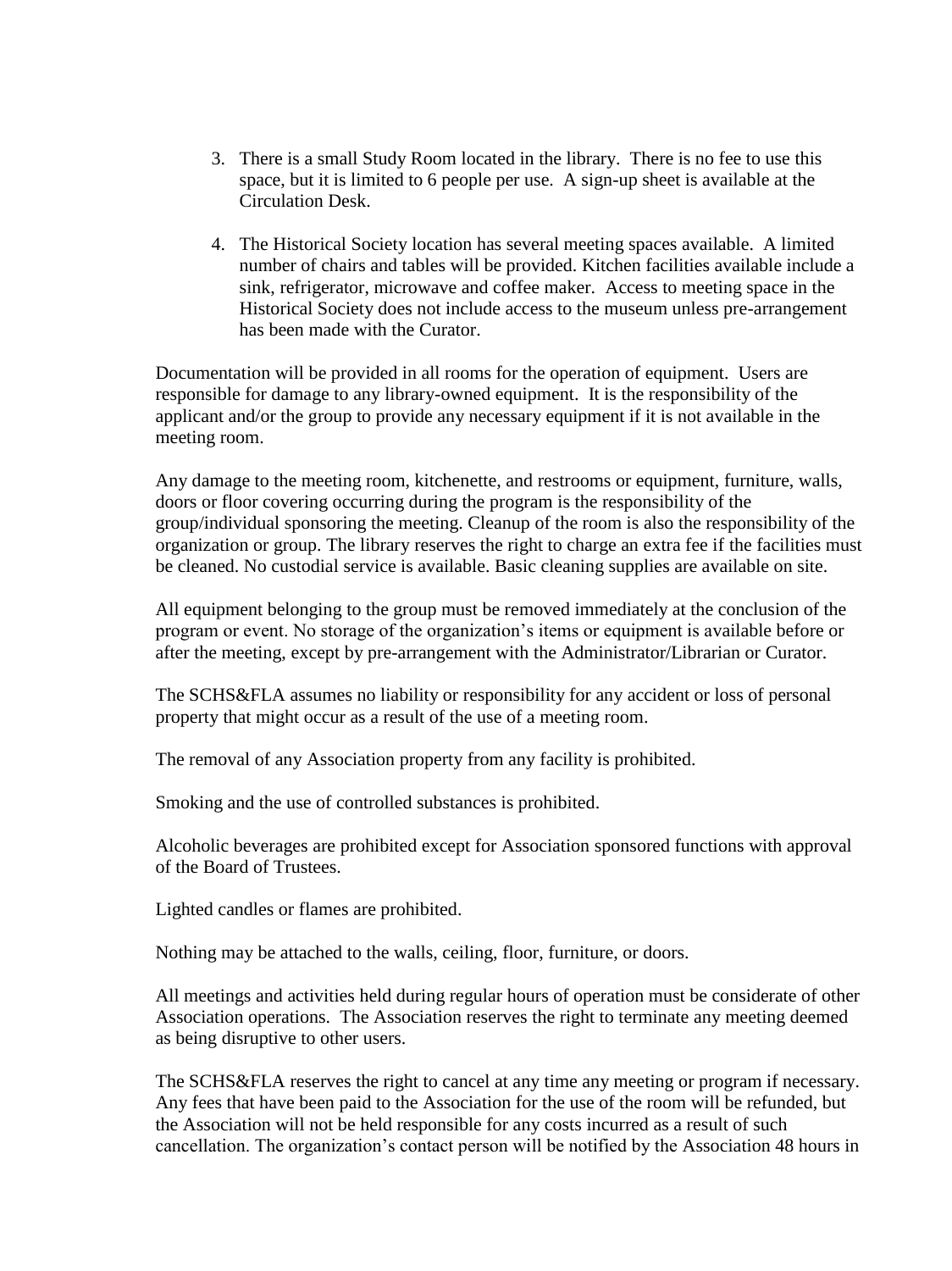advance, if possible. It is the responsibility of the organization to notify attendees of the cancellation.

 In the event of an emergency or inclement weather closing, use of the meeting room(s) is automatically cancelled and any fees will be reimbursed. Staff will contact the group scheduled to use the meeting space as soon as the decision to close is made.

 If an organization cancels its event or meeting, the Association must be notified 48 hours in advance in order to receive reimbursement of any fees.

Meetings must comply with any Federal, State, or local law.

 Failure to comply with the policies laid out in this document may result in denial of future use of the Association meeting rooms, financial liability for damages, and/or removal from the meeting room.

Association meeting rooms may not be used for any of the following:

For purely social functions, unless Association sponsored

Events with an associated fee or an event being run as a fundraiser will be evaluated on an individual basis to assess if it will be in conflict with fundraisers run by the Association.